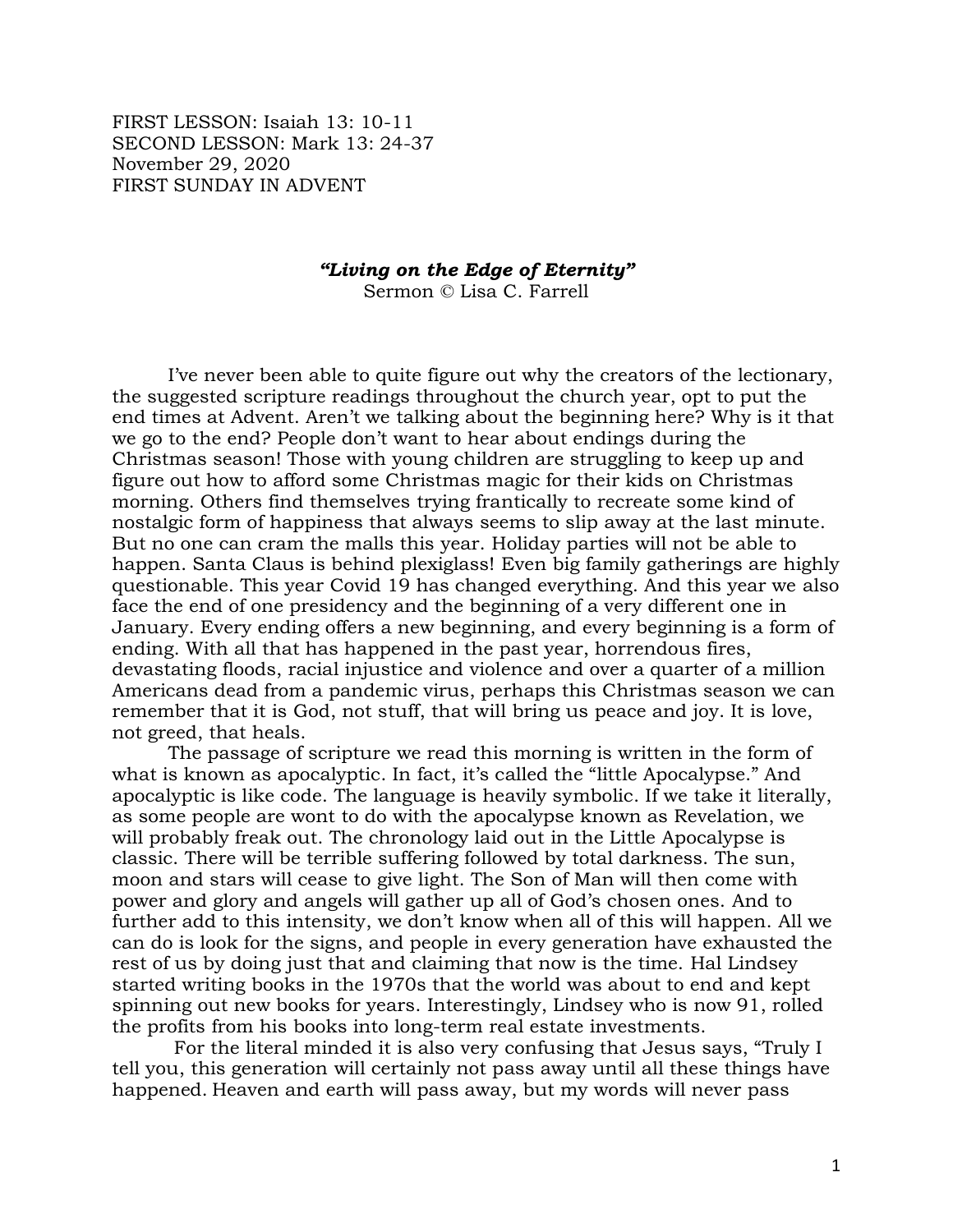away." If we take "this generation" literally we know that that was certainly not the case. The generation of those alive during Jesus' day is long gone.

The message, once again, seems to be all about being ready. We are to be alert, like servants waiting for their master to come home. We are to remain on watch. And we don't really want to do this. It's boring. It's exhausting. But from another point of view we all know that safety often does rely on constant vigilance. Part of Delaware County's computer system is down right now because it has been hacked and is being held for \$500,000 ransom. They can't access police reports, payroll and any number of other database files. I live in Delaware County. I'm a bit concerned! Clearly cyber security was not on watch. Soldiers throughout time and place have been executed for falling asleep while on watch. That was certainly the case with the Roman army. To "watch" means to stay alert, eyes open and attention focused. To watch is very, very important.

What we are to watch for is God's time. Jesus said, "You do not know when that time will come." We can miss it if we're not aware. But here's the interesting thing. We have one word for time. Greek has two. Chronos, from where we get the word chronological, is ordinary time. It is one thing comes after another time. It is "the doctor's appointment is at" time. But the word here is Kairos, and we don't really have a word for Kairos. Kairos is special time, it is a season, an occasion, a time of fulfillment when everything comes together. Kairos is perfect time. It is that pivotal moment in history that we only see in hindsight. If we miss something in chronos time we can reschedule. To miss something in Kairos time is to miss the opportunity of a lifetime. I certainly know a little bit about that. My great-grandfather once came home from college all excited about meeting a young man on the train who wanted him to invest in his new business. My great-grandfather was all for it! But his older conservative parents pooh poohed the whole thing and talked him out of it. The young man's name? **Henry Ford.** Yep. That's right. We blew it.

In God's hands time is measured differently. Most of the time we are all caught up in chronos time. We have a schedule to keep, things to do, lists to cross off. Kids need to be taken places. Bosses need to be placated. Jobs need to be completed. In my head I always picture the year as a mountain. We climb steadily through November and December preparing for Christmas, and then plateau in January, until a slow descent begins in February to the flat level plain known as summer. Now is the time of preparation with so much to do! Except that this year is not like any other year. We've just come through a very different type of Thanksgiving, and we may well have a very different type of Christmas ahead. It is hard to celebrate being together when we are carefully social distancing from one another. Instead of cramming in like we usually do, this year we were spaced far apart, and there were many missing from the table.

We know how to prepare for things. We do it all the time. We prepared for a different kind of Thanksgiving. We prepare every year for Christmas and we will do it this year too, despite the fact that things will be different. We know how to keep our overall focus amid many distractions. And this is what God asks of us. We must not forget that we live on the edge of eternity. We must not forget that we exist in a time of battle. We must stay strong and faithful to the